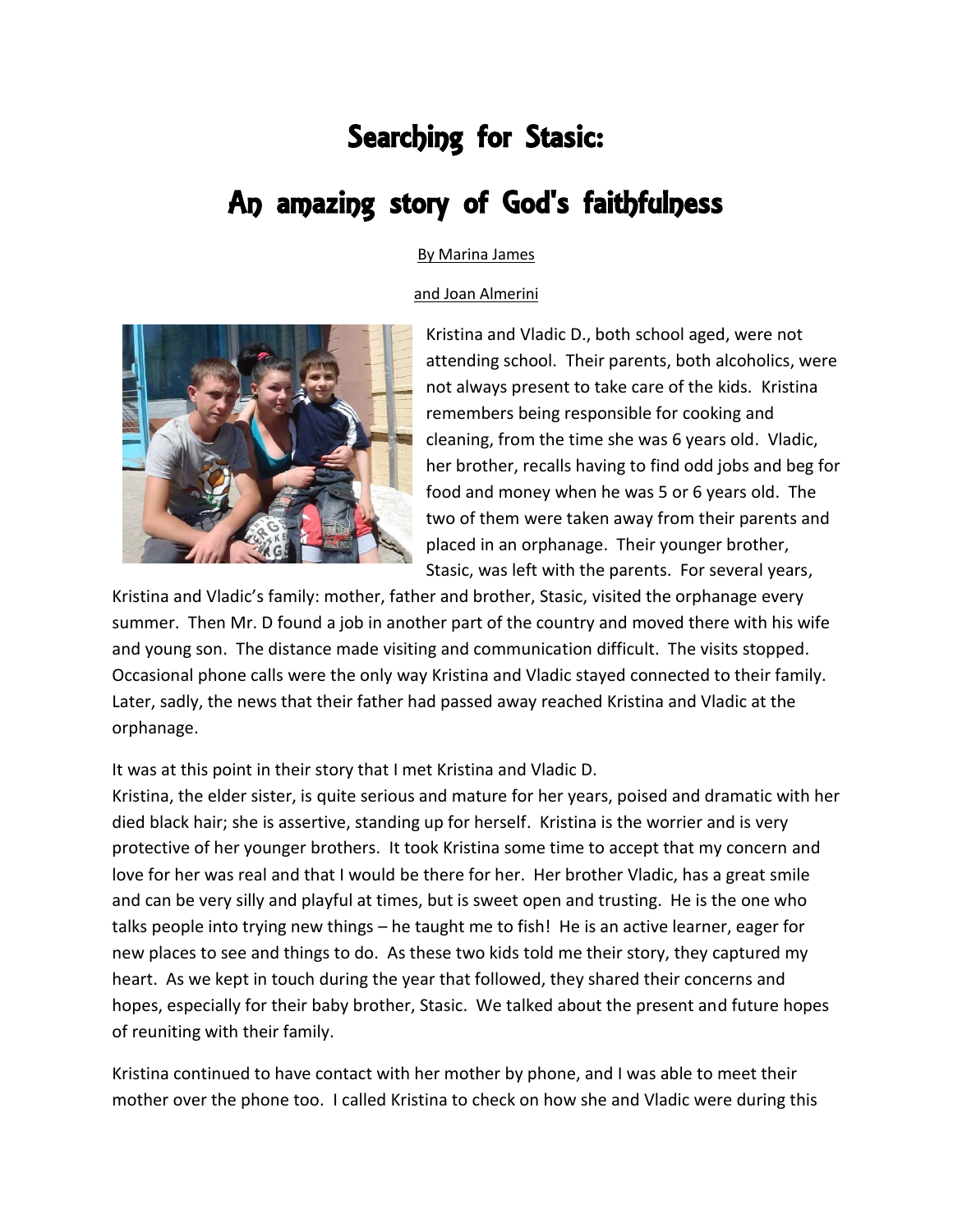time. One day last spring, when I called Kristina, she was in a panic. She said "My mother is pregnant, and there is something wrong with the baby, she has no money for treatment I do not know what to do!" Since my trip to Ukraine was close, I told Kristina that that I would visit her mother and brother and see what I could do to help.

In April, 2011, when we came to Ukraine, my husband, Sean, and I spent an afternoon with Mrs. D. and her son Stasic. Stasic was very small for his age and very thin. Stasic had a great smile and was sweet and friendly. He had just turned 7 a week earlier; all he wanted was to go to school. We bought him a back pack and everything he needed to start 1st grade in the fall, as well as some clothes and coloring books to keep him busy until



school began. We also bought them some food, as we were concerned about how thin he looked. We took some pictures with him before we left, and gave him some photos we had taken of his brother and sister.

After returning home to the U.S., I tried to keep in touch with the family, both with Kristina and Vladic in the orphanage and with Mrs. D and Stasic. Whenever I called Mrs. D.'s house, I asked to speak to Stasic, but his mother would tell me he was out, but that they were all doing well. One day, Mrs. D. told me that they were moving. The next time I called, their phone number had been disconnected. Kristina also lost contact with her mother. As time without contact passed, Kristina and I became increasingly worried. Kristina confided her fears, "She is not a good mother and Stasic is probably hungry and cold. What if she did not enroll him in school?"

Kristina wanted desperately to find him, and take care of her little brother. But how could she do this on her own? She was a 17 years old girl who just got out of an orphanage, with little money and no knowledge of traveling through big cites, like Kiev, capital of Ukraine. I reassured her of help, promising that on my next trip, I would set aside time and money, to take her and Vladic to search for their little brother. I was confident that with the information we had and God's help we could do this. We knew where the family had lived a year before and had pictures of Stasic and his mother. Kristina agreed to wait and hope.

And so, in May, 2012, I picked up Kristina and Vladic and we were on our way. A bus to Odessa and an overnight train brought us to Kiev. By 8 am we had freshened up in a train station bathroom and left our bags in a storage room. We took two subway trains and an hour long bus ride to the town where Stasic and Mrs. D. had lived a year before. We began at the old residence, then markets, local streets, and door to door, showing pictures of the family and asking for any information. We hoped someone would know something. Some said, "They look familiar, but I have not seen them in a while." We kept searching.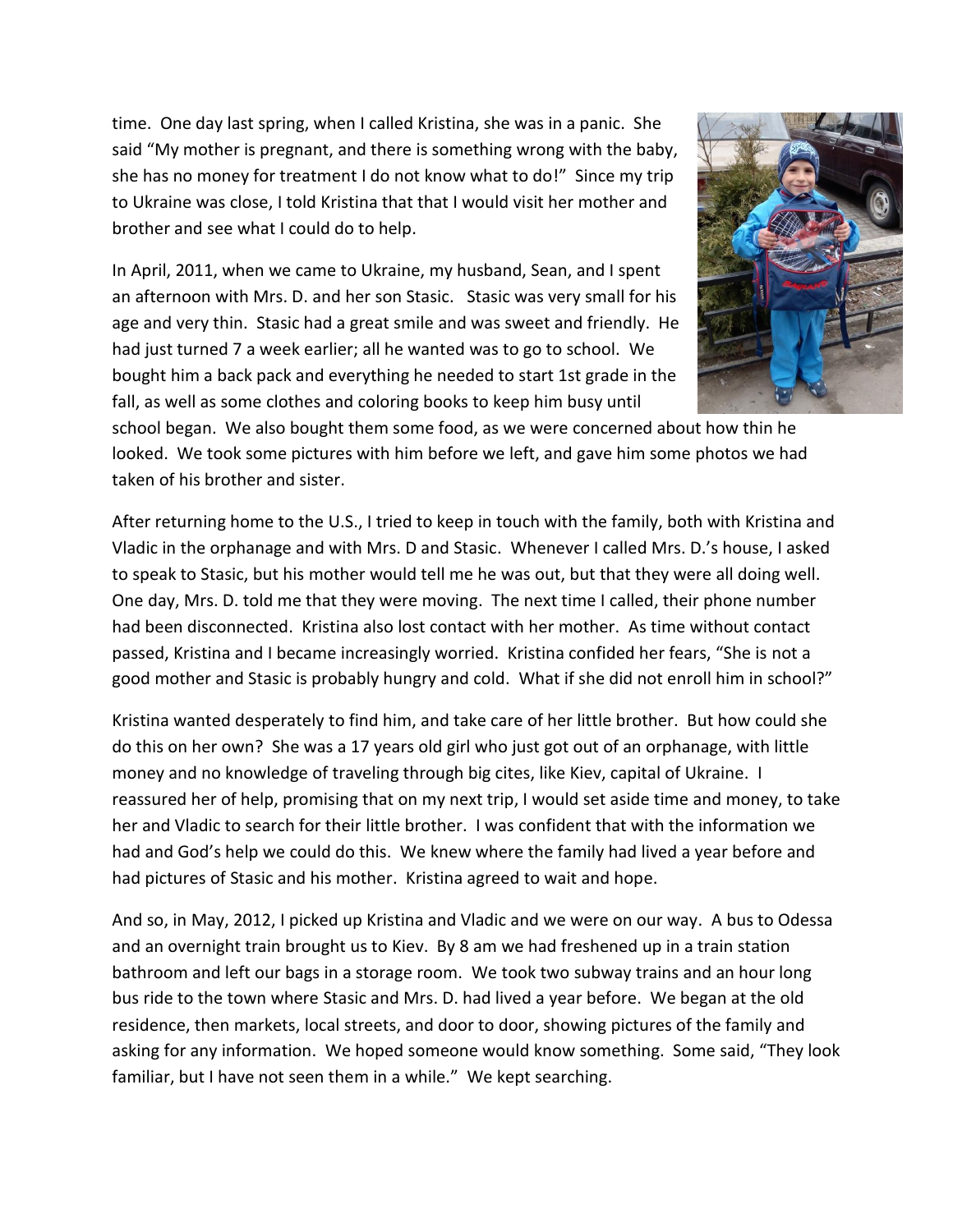Finally, we got a break. We stopped at the store where we had purchased Stasic's school supplies. The sales woman remembered the boy in the picture! She remembered him from our shopping there, so we asked her to remember, "When was the last time you saw him?" "Well," she said "I heard that after the mother gave birth to a girl for her new husband, she gave the boy up to the local orphanage." Finally, a strong lead! We took a taxi to a nearby town where she told us the orphanage was. At the gate, there was caregiver with a group of kids. They stopped and looked at the pictures and told us that they had never seen this boy. We were advised to check with a government office that keeps track of the kids that were taken away from the parents.

As it was Sunday, and all the offices were closed, we had nothing else to do but return to Kiev, retrieve our luggage and just rest for a bit. We had been through a long, very emotional day, so I knew the kids needed a break and so did I. That night, I took Kristina and Vladic to "Kreshatik" in the center of the city, where we saw jugglers, break dancers, and just over all had fun. The break relieved some stress and let Vladic and Kristina get to see the capital of their country, and enjoy it. We were welcomed "home" late that night, to the apartment of my oldest friend who has known me since I was 4, and her family. The plan of attack was discussed that night. We could visit government offices, there could be lists of children enrolled in  $1<sup>st</sup>$  grade, children who entered orphanages. We could check local schools and see if our Stasic was on their



registration list.

The next morning, heading back to the town, sitting on the bus next to Vladic, I told him, "I have been praying all morning about the search." To my delight, he said "We have some more time before we get there, let's close our eyes and pray some more together!" The kids' love for their brother, and their faith that with God's blessing, our search will succeed, touched my heart and encouraged my faith.

We got off the bus and found a taxi. The driver told us he could show us where all the offices we needed were. They were all in the center of town, surrounding a large plaza. We began at the closest office, and

we were directed from one office to the next by a series of office workers. While waiting in a lobby to speak with a man who was busy on the phone, I noticed the sign on another office door. It mentioned "children and families", I thought, "While we are waiting, what harm would it do to ask there as well?"

We went in and told the woman at the desk, Mrs. Z., our story. I explained that the children with me were searching for their family and had serious concerns for the health and welfare of their little brother, Stasic. The women asked us for his last name. A smile lit up her face, she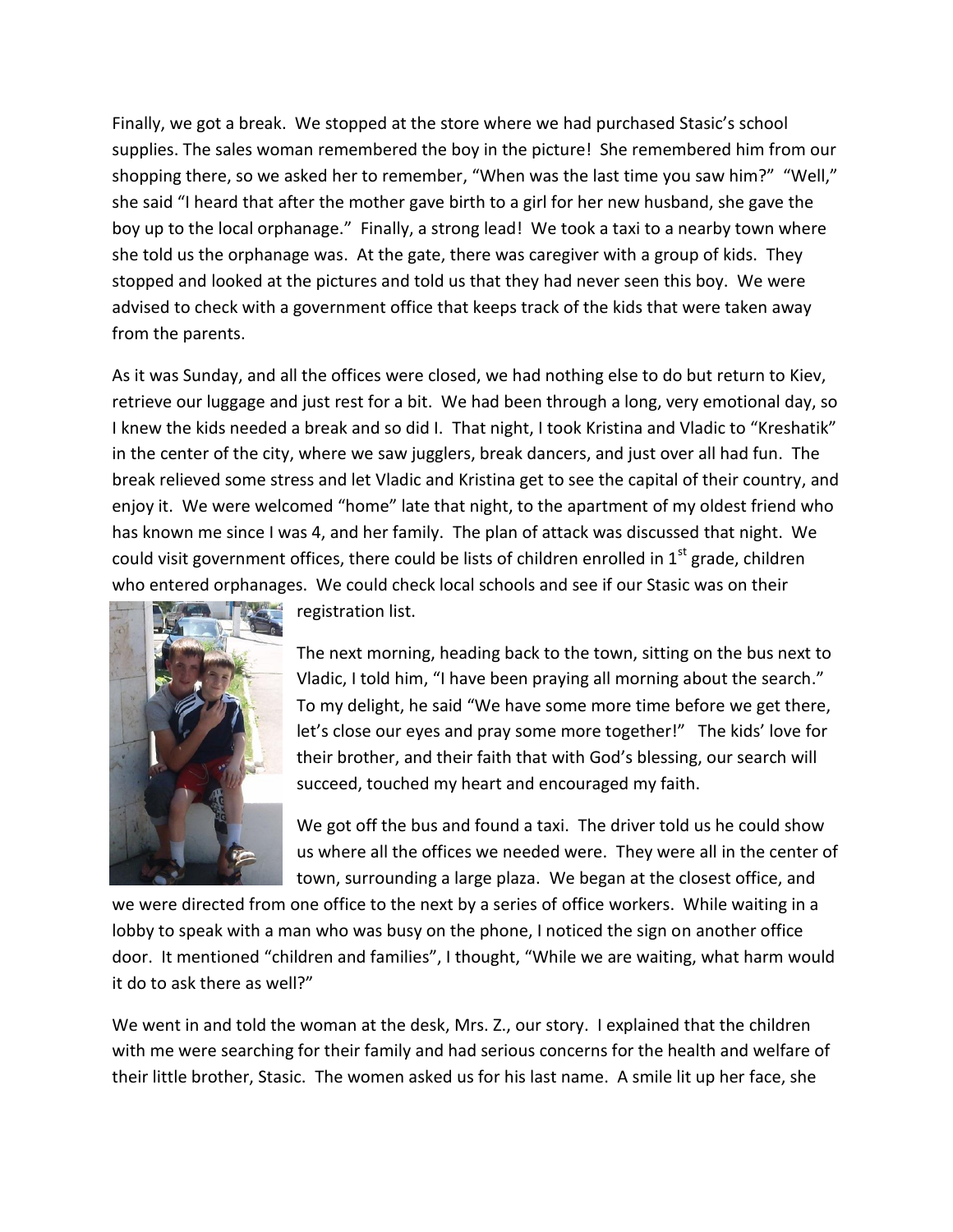said, "I know this family!" She told us that, indeed, "She is not a good mother." We were invited to sit down to hear how Stasic's story continued after we had lost contact.

Neighbors had reported the family to the "Family Care" office because they became concerned about the baby girl who was ill. Over several months, this office tried to help by arranging extra food, medicine, and wood for the wood burning stove for the family. At each scheduled visit, Family Care staff found that everything looked "OK". Then two months ago, responding to a complaint, they made an unannounced visit and found the mother was not home, the baby girl seriously ill, and that Stasic was also sick and missing school.

When they found the mother, who had been drinking, she had to go to the hospital with the children. At the hospital, it was discovered that she was 7 months pregnant and she began labor soon after. It was miracle that she was in the hospital for the birth, otherwise this baby girl might have died, and no one would have known that she was ever born. The children's mother left all three children at the hospital, while both girls were in critical condition. The process of arranging for care for the children began, with the paperwork and search for family expected to take months. Their mother did not show up at the court to take responsibility. Officials had no record of the older siblings, and tried to find other relatives. A woman came forward, saying she was an aunt, and Stasic was in her care at present and enrolled at a school nearby.

The social worker, Mrs. Z., was very nice and made calls for us to find out details about Stasic's school and his "aunt". Kristina was anxious about the "aunt" because she did not know of any relatives in this part of the country. I reminded her that while I was not her mother by blood or on documents, I am a "mother" to her anyway. So maybe there is a woman who cares for Stasic, who is taking a roll of his "aunt" in order to help him.Mrs. Z offered to walk with us to Stasic's school and introduce us to the director. After speaking in the hallway, the director asked us to wait. She returned not two minutes later with a teacher and a small boy. As he saw

us and looked at Kristina, a look of recognition was on his face followed by a beautiful smile. Kristina asked, "Can we could take him outside?" and received a nod from the principal. She lifted Stasic up and carried him out, followed by Vladic and myself.

Kristina broke into uncontrollable sobs of happiness and relief for a few minutes as she hugged her long lost and finally found brother. All Vladic and I could do was stay

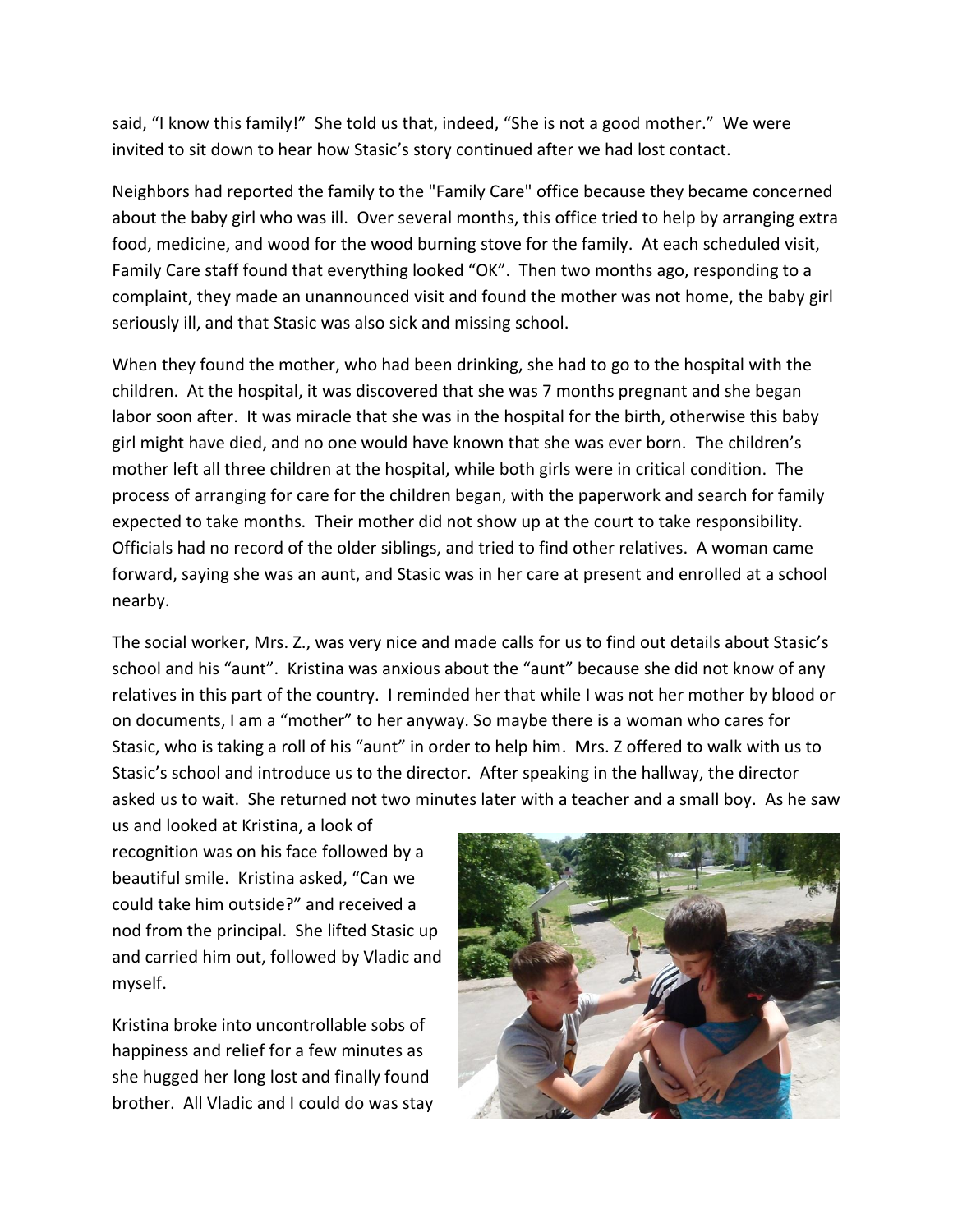near them, till she finally let go. I waited for my tears to dry as well, and then went inside to ask if they would let him off school early to spend the day with us. We did not have much time, that night, Vladic and Kristina had a train to catch back to Odessa and I was leaving the country the following morning. When I shared this information with the school director agreed that we could take him for the day. We headed to aunts house to meet her, stopping at the store for food on the way. A sandwich, banana, bottle of soda, and the biggest, most expensive ice cream they had. This was a day to celebrate, the lost boy was found and he was our prince for the day! I told him, "You can pick anything to do or to eat because this is your day!"

Stasic took us back through the streets we walked, searching, the day before. Just one street over, as we had searched for him, he had been just a street away! The "aunt" who came forward to take him was the mother of his school friend. While he had lived with his mother, he visited this house a lot on weekends, she understood, and fed him. Just 10 days before, she contacted the police and asked if he could be released into her custody so that he could finish out the school year. She understood who we were, having heard Stasic tell about how Sean and I had bought school supplies and the backpack he was still using. She explained that the backpack was his only possession when he came to her and that she was sharing her son's



clothes. So, after exchanging phone numbers, and checking in with the police officer in charge of Stasic's case to get permission, we were off to make a day of it. To save time we grabbed cab, what a blessing, it was one of the drivers from the day before. We happily told him, "We found him!!!" As we traveled through the town and buying clothes, going on rides, having a picnic, all day, "We found him!" was our refrain as we met again with those who were part of our searching just the day before! We were met with smiles, nods, and praise from all around us.

"We found him! We found him! We found him!" was ringing in our heads.

Because this was a happy day we were ready to hear Stasic's story from his own lips. Stasic told us about his life with his mother, clearly an alcoholic and not fit to care for her children. She had kept Stasic at home to help care for the family by chopping wood for the fire, and often went out, leaving him to care for his baby sister. We spent a few hours looking for the children's mother. Stasic led us to her friends' houses and we asked about her, but no one had seen her in days. Stasic did not want us to leave, asking if we could stay overnight. We could not delay, however as we needed to keep our travel schedule, so we left money for Stasic's foster family. After all this excitement with Stasic, we had another matter to settle.